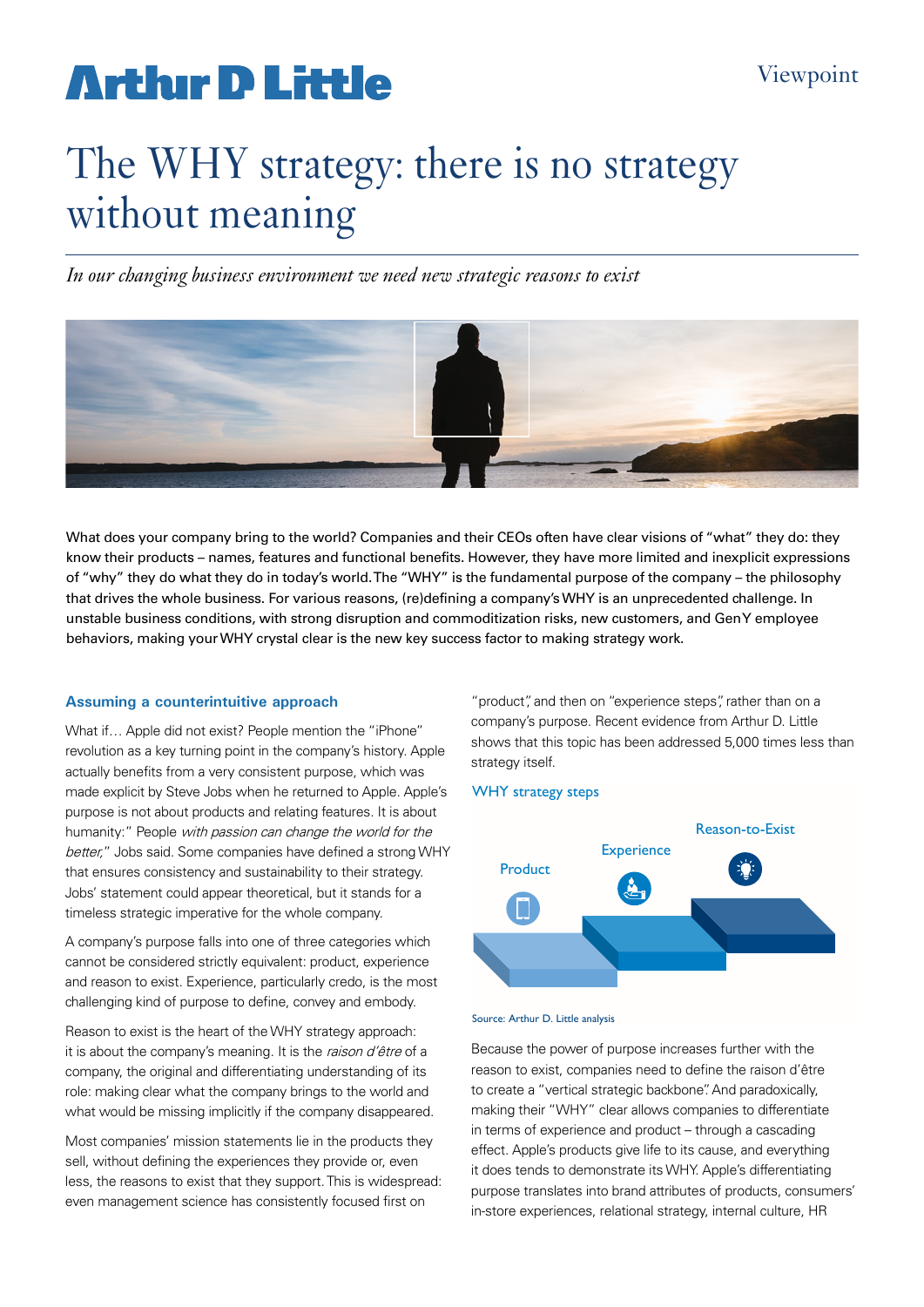# **Arthur D Little**

# Viewpoint

and management approach. Defining its "WHY" is not only a great and sane exercise. It is also a necessity for the company as a whole when it comes to facing business-environment challenges.

#### Challenges requiring companies to redefine their "WHY"



Source: Arthur D. Little analysis

# **1. As disruptions become credible, companies need "stability" – more than ever**

In a fast-moving environment, companies need to define strategic purposes that are clear, long-lasting and resilient to strategic and environmental changes

The business environment is now structurally unstable. Several disruptions could affect companies' businesses – demography, connectivity, the Internet of Things, algorithmic businesses, nanotechnologies, etc.

Such trends could have much impact over an uncertain period of time – which, obviously, brings even more uncertainty. It can affect competitive dynamics, or companies' revenue or operational models.

No industry is immune to such challenges, which can represent opportunities and risks for both incumbents and challengers. Food? Danone successfully faced natural and organic consumer trends by sticking to its fundamental reason to exist regarding health, while adapting its product portfolio and launching new brands. Transportation? EasyJet and Ryanair grew twice as fast as traditional companies in Europe in 2015 – approximately +6 percent versus 3 percent for traditional airlines, according to the Association of European Airlines. Mobility? Uber has extended its footprint worldwide, to over 300 cities in 2015. Telecoms? Challengers such as T-Mobile in the United States and Free in France have shaken up local markets with breakthrough models and positioning. As disruptions occur, companies need to recover their strategic sustainability and stimulate innovation. It is about giving meaning. In order to do so, companies need to make clear "why" they exist. They need to justify their reasons to exist, not their strategies.

### **2. Commoditization is not a risk, but a reality requiring new ways of differentiation**

In a digitalized world, companies are being diluted and commoditized: they need to differentiate – again, and much more

Indeed, the generalization of connectivity has changed customers' habits. Because of this amount of data and interactions, companies are becoming more vulnerable. Digital enhances this new "balance of power" between customers and companies and accelerates commoditization in customers' perception; as a result, companies could easily be commoditized and face stronger price pressure. Real estate is a good example.

Differentiation is, in part, based on objective features. However, differentiation cannot be disconnected from end customers' perceptions which are subjective. Arthur D. Little's Differentiation Index measures structural and behavioral differentiation, based on customers' perceptions. Our teams have performed such analysis on several markets – here exemplified through the telecom, real-estate and cosmetics markets - concluding in a global trend of commoditization in customers' perception.



#### Differentiation index in real estate, telecom and cosmetics Europe, US, selected countries

Source: Arthur D. Little analysis

Cosmetics are one of the most objectively commoditized markets, as product formulations are comparable from one company to another. However, there is one company that managed to build a robust and differentiating Y: Dove. Based on customer data, Dove took a counterintuitive position towards beauty: Dove made explicit its purpose of "reassuring real beauty", considering beauty should be a "source of confidence, and not anxiety". This decision has become the driving force for the company, guiding its R&D, marketing, partnerships and corporate positioning, based on women's self-esteem. Garnier from L'Oréal Group is also a flagship example. To face marketcommoditized formulas and advertising, which were leading to limited growth in the market, Garnier redefined its reason to exist around "natural ingredients for a healthy beauty to connect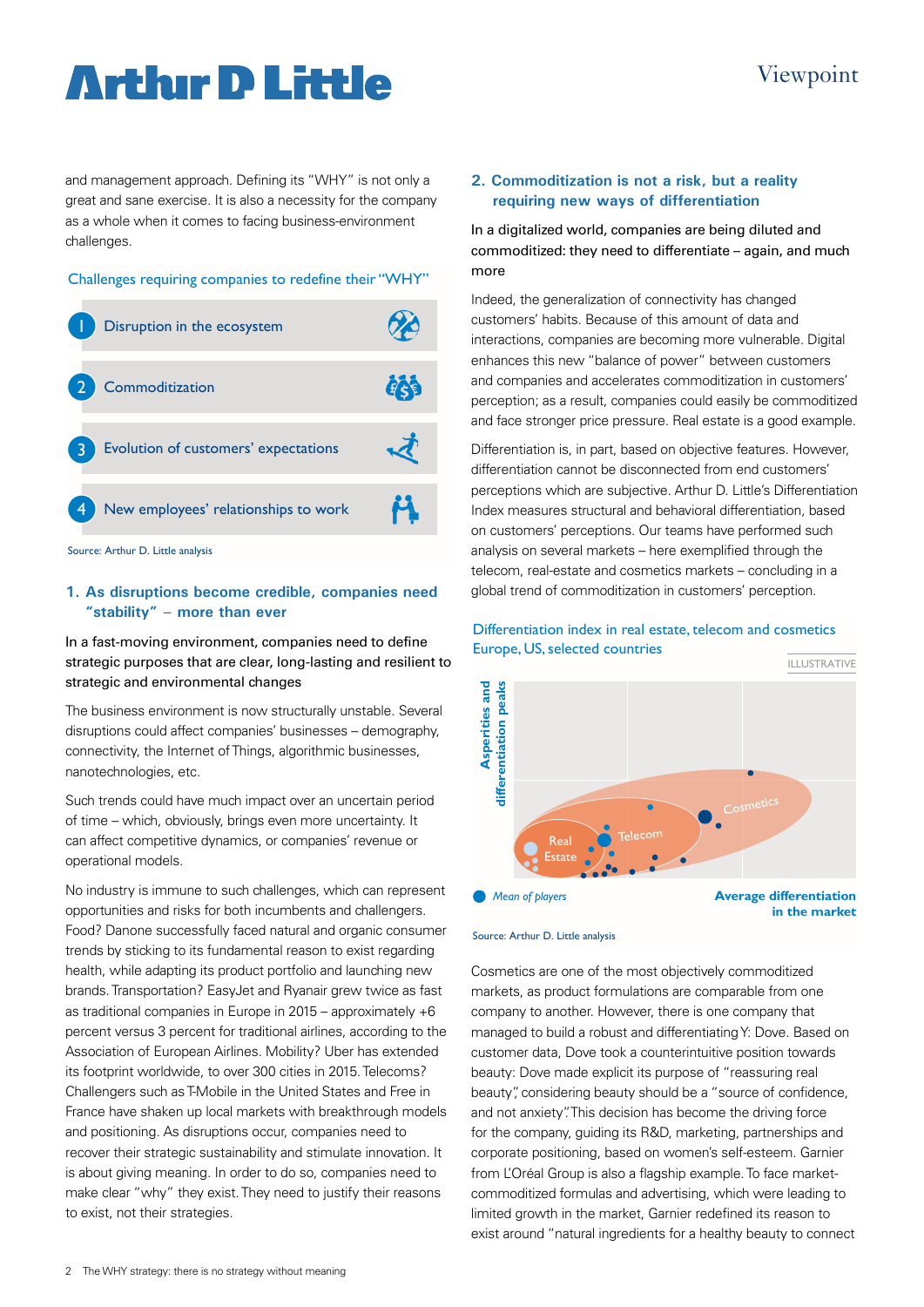# **Arthır D Little**

with others". Assuming beauty is not the ultimate benefit, but a means for healthy relationships, is a revolution in the cosmetics market. This decision has been translated into many fields – from ingredient sourcing to advertising – and financial results. Dove and Garnier have both paved the way for long-term differentiation in a "by-definition" commoditized market.

Most companies are now facing the "commoditization challenge". It is not a marketing challenge: it is an existential issue. In such a situation, defining the "WHY strategy" makes companies' differentiation stronger and breaks market commoditization.

## **3. Stop products – go for experience and engagement**

Customers are no longer looking for just products; they are looking for experience and engagement. While experience relates to customers' subjective perceptions of touchpoints and interactions with the company, engagement refers to double-sided collaboration between companies and customers. Companies integrate collaboration with customers into their processes, in particular their commercial and marketing dimensions. At the end of it all, customers become involved ambassadors for the company.



Viewpoint

## **4. Change your employees' lives: the Y for Ys**

Employees have changed their relationships to work: from professional ambition to meaning. This is particularly true for the Y and Z generation (or, by extension, millennials). Millennials want to lead balanced lives; they want to be happy at home, happy at work. About 25% of millennials expect work to be a key part of their lives (vs. 39% for baby-boomers, according to recent research about millennials from Jean M. Twenge of San Diego university). For six in 10 millennials, a "sense of purpose" was part of the reason they chose to work for their current employers. On a single-criteria basis, work-life balance, personal development and meaning are the most important when millennials choose jobs.

### Millennials' key priorities for work, 2015/2016



Source: Arthur D. Little

This approach is becoming fundamental, as products are getting more comparable. When analyzing Apple versus Samsung smartphones, there is limited differentiation in terms of product features or price. However, Apple has developed a "universe" which makes its products different. Product experience is marketed as innovative. Channel experience is effectively differentiated, in particular through Apple Store design, in-store interactions and relational strategy; customer engagement is a reality, with strong personal involvement of customers in Apple's ecosystem and an implicit social status – customers are part of the community.

Buying a product becomes an implicit militant act. It is not only a consumption issue, but a social affirmation, which then leads customers into engagement with the company. Customers are now ambassadors of companies. Recent data from Arthur D. Little, comparing more than 30 telecom operators over the world, reveals the importance of reason to exist in digital. How



#### Source: Arthur D. Little

To match new generations' expectations, companies need to address:

- Millennials' personal expectations and ways of working, in particular work-life balance and working-hours flexibility
- **Millennials' need for meaning, as they are looking to** understand what they are bringing to the world through their jobs.

Consequently, millennials would be likely to join companies with strong purpose and flexibility. A YouGov survey focusing on millennials' work in the UK confirms our hypothesis. The index's rankings reveal that Google is the most sought-after employer for millennials, followed by Amazon, Netflix and Apple. Unexpected competition comes from companies which are already differentiated in terms of "WHY". Google and Apple